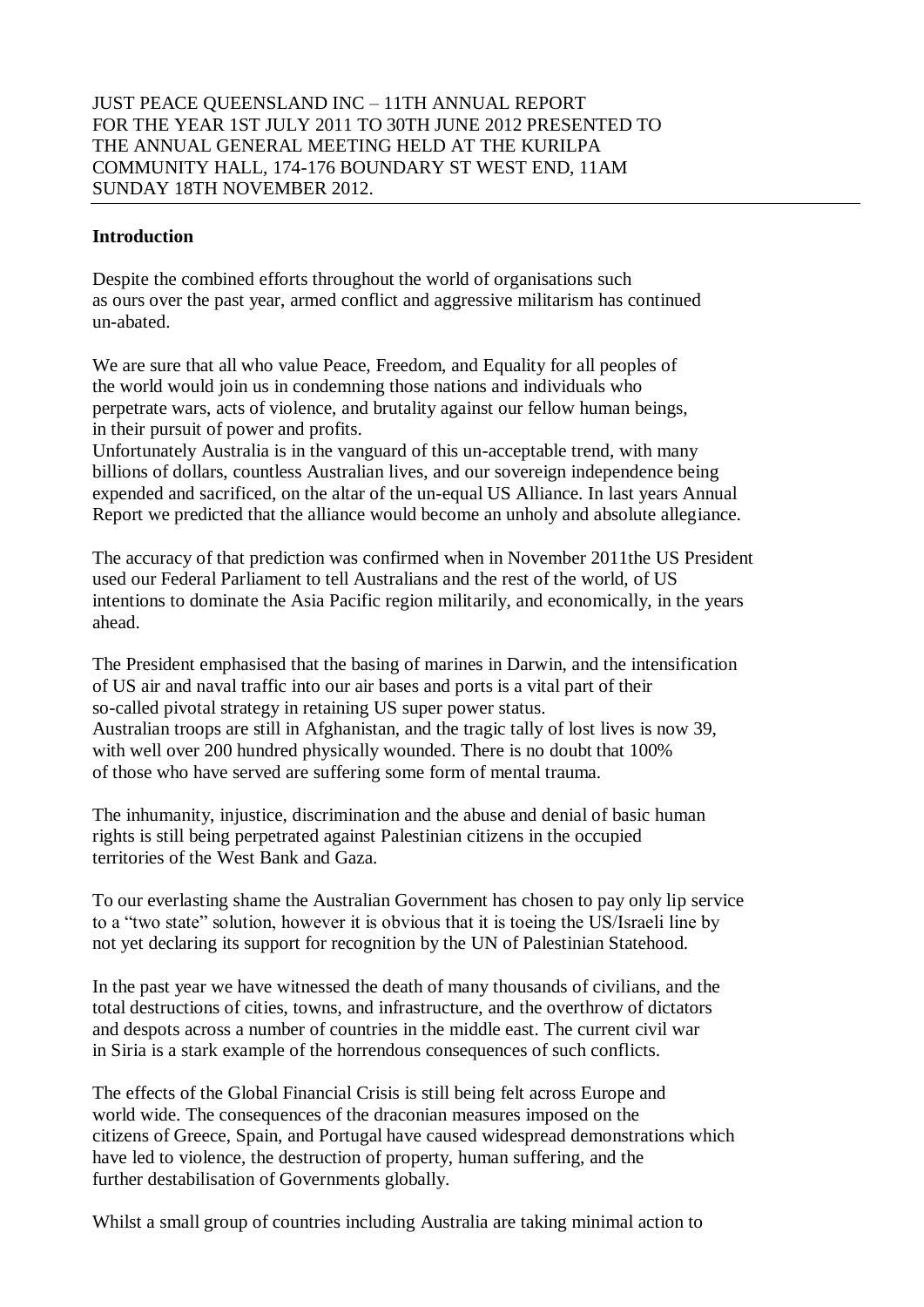confront the ravages of the ever increasing impacts of "climate change". The deniers, aided and abetted by the all powerful transnational oil/coal/gas companies are slowing, and even halting real and constructive progress in dealing with the horrendous environmental, economic, and social consequences that will result from unfettered "climate change".

During the year your Management Committee has worked very hard to achieve a level of activity that ensures Just Peace will remain a relevant, credible, and constructive, anti-war, peace, and social justice organisation.

## **Membership**

At a time when all organisations, are struggling to recruit and retain members, Just Peace has maintained a membership of 100 plus during the11/12 year.

The incoming Committee faces the dual challenges this year, of increasing membership numbers, and to also encourage greater membership participation in it's events and activities. Your assistance in realising these goals will be greatly appreciated.

## **Finances**

Treasurer Beth by virtue of her judicious management of our finances during the year has ensured that Just Peace is in a sound financial position as at the  $30<sup>th</sup>$  June 2012. The value of a hard working and effective Treasurer should never be underestimated and Beth fits that description admirably.

We also wish to acknowledge that generous donations of cash and kind from members, kindred organisations, and the un-conditional encouragement and support given by Senator Claire Moore and her Staff have enabled Just Peace to remain financially viable.

### **Sub Committees/Groups**

It is pleasing to report that our sub-committee "Just Peace 4 Palestine", under the stewardship of Convenor Nicole Erlich, and with the assistance of Bec, Fay, Margo, Wendy, Ken, Khalil, and the support of Management Committee members was very active and effective in planning, organising, and participating, in numerous events throughout the year.

Three Just Peace treasures, Nicole, Margo, and Ray Bergman, are contributors to the book titled "Beyond Tribal Loyalties", edited by Avigail Abarbanel. It tells the personal stories of 25 Jewish Peace Activistsl from five countries.

Committed and energetic Sub-Committees play a vital role in effective organisations, and members are encouraged to participate in others that place a focus on issues of importance to Just Peace. Affiliations – Networks

We have continued to renew and strengthen existing links, and to establish new affiliations with groups and organisations with objectives compatible with ours.

Our promotion and support of events related to the International Day of Peace continues, and we participated in a successful event held at St John's Cathedral on the 21<sup>st</sup> September 2011.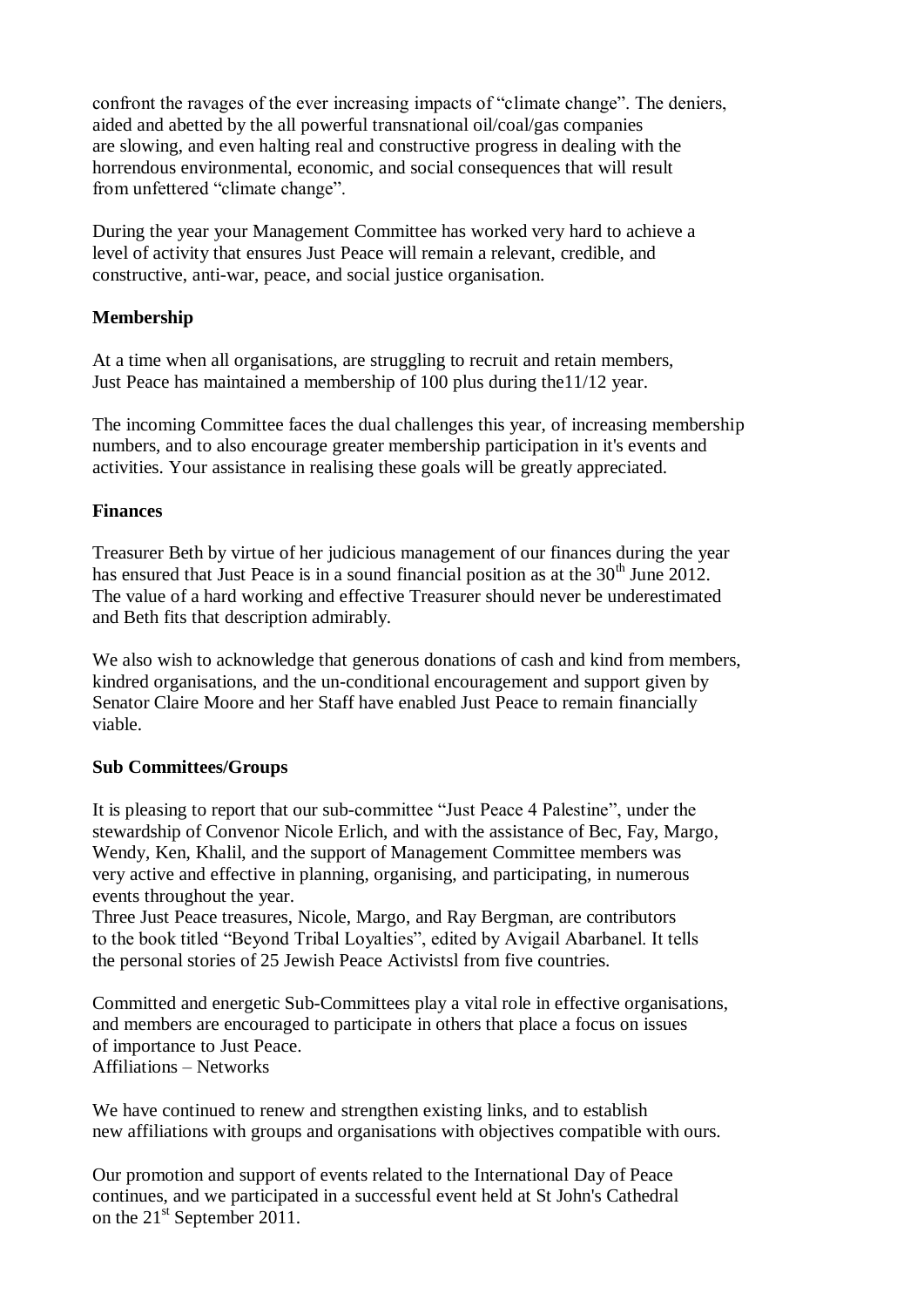Links were maintained with the United Nations Association of Australia Qld Branch through Annettes involvement as a member of it's management committee.

Our good relationship with the Trade Union movement has been maintained through regular contact with Ron Monaghan General Secretary of the QCU, and also with the Secretary's of individual affiliated unions.

We have joined the Cluster Munitions Coalition, and supported it's campaign against proposed Government amendments which will weaken Australia's position with respect to the enforcement of the Cluster Munitions Treaty.

We are an affiliate of the Australian Palestine Advocacy Network, (APAN), and have supported and participated in campaigns aimed at changing the Australian Governments policies on issues related to the Israeli/Palestinian conflict.

We are a founding member of a national umbrella organisation, Independent and Peaceful Australia Network, (IPAN), which now has affiliates in six states and the NT.

Just Peace acknowledges with gratitude the continued support and the generous financial contributions made over many years by the Union of Australian Women.

Contact has been maintained with WILPF, MAPW, Friends of the Earth, Amnesty, Quakers and other groups, organisations and individuals, who share similar aims and objectives as Just Peace.

During the year we continued our long standing association with Peter Arndt and the Catholic Commission for Peace and Justice, and we also met with the Most Reverend Dean of the Anglican Church, Dr Peter Catt, and the Director of the Multi Faith Centre at Griffith University, Mr Brian Adams.

The leadership, dedication, enthusiasm, and networking skills of Co-Convenor Annette has been a major factor in maintaining and strengthening the profile and credibility of Just Peace as an anti-war/peace and social justice entity at both State and National levels.

### **Communicaations**

Editor Adrian Pollock has produced three high quality editions of our newsletter "The Peace Issue" this year.

The Committee of Management again acknowledges the time and effort Adrian expends on the production of the first class newsletter. We are also aware of, and appreciate the fact that at times he takes leave from work to complete the task. On behalf of the Management Committee and of members we express our sincere thanks to you Adrian.

It would not have been possible to print the now (41) editions of "The Peace Issue", without the support, and practical physical assistance provided by our valued member Senator Claire Moore, and her committed team.

On behalf of Just Peace members we say thanks to Claire and all of her team who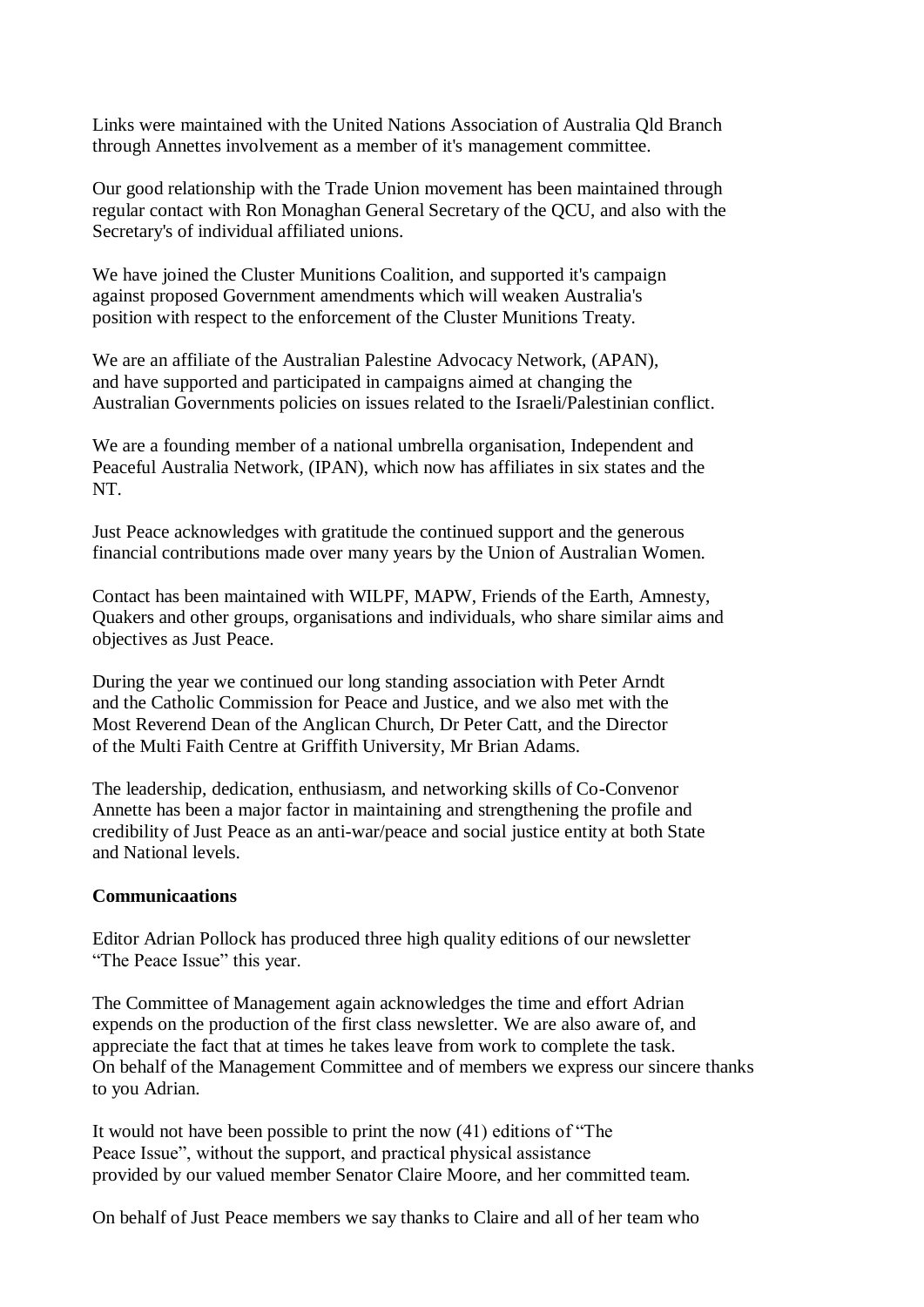have co-operated with and contributed to our cause through the printing of the newsletter, and in many other ways, over the eleven years of our existence.

To Stephanie and Alastair Campion who continue to do a great job in keeping members informed on current events per medium of the E-Bulletin/Breaking News, and in the development and maintenance of our first class website we say thanks, your efforts are greatly appreciated.

Co-Convenor and spokesperson Annette has pursued every opportunity to issue media releases, arrange media interviews for keynote speakers at Just Peace events, and has successfully negotiated the broadcast of events on Radio Nationals programme "Big Ideas".

We also continue to maintain our affiliation with Community Radio 4EB.

Annette also provides an update on current activities, and upcoming events, with each addition of "The Peace Issue", or when a general posting is made to members.

Major Events/Activities 2011/2012 Financial Year

The Management Committee has maintained a very busy schedule again this year for example;

- Sought support for Palestinian Statehood, in meetings with Trade Union leaders, and Senator Claire Moore and Senator Larissa Waters
- Made a presentation to Brisbane Unitarians, on the history of Just Peace Qld
- Conducted a candlelight vigil to express opposition to 2011 Talisman Sabre war games
- Attended Hiroshma Day Rally, and hosted Inoue Miwako a third generation victim
- of the Nagasaki atomic bombing at a JP monthly meeting
- Held a 10<sup>th</sup> Anniversary Celebration Dinner
- Participation in the Public Forum featuring Miko Peled activist and author of "The General's Son"
- Attended IDP event held at St John's Cathedral 21<sup>st</sup> September 2011
- Campaigned against certain terms of the Government's Bill to ratify the Cluster Munitions **Treaty**
- Questioned the Prime Minister at Yeronga Community Cabinet meeting, as to when Australian Troops will be withdrawn from Afghanistan, and if her Government would vote yes, to Palestinian Statehood in the United Nations
- Submitted six written questions for response by the Defence Minister
- Convened a meeting of interested organisations, and individuals, to discuss a campaign around the US/Australian Governments agreement to host 2500 Marines in Darwin, and increased air and naval access to Air Bases and Ports(IPAN)
- Conducted a rally in King George Square in support of the Global Day of Action on Military Spending, (GADAMS)
- Held Anzac Eve candelight vigil featuring peace songs by Combined Unions Choir
- Conducted a Public Forum at UQ US Bases in Australia Counting the Costs, featuring keynote speakers, Dr Peter Stanley, Felicity Hill, Boyette Jurcales, with Ron Monaghan as MC – It was recorded and replayed on Radio Nationals Big Ideas programme.

In addition to the activities listed above Just Peace generated prolific written representations to Federal and State Members of Parliament, and to organisations and individuals on matters of concern to us. ( our sincere thanks to Secretary Frances for her sterling efforts in firing off her pointed but non violent barbs)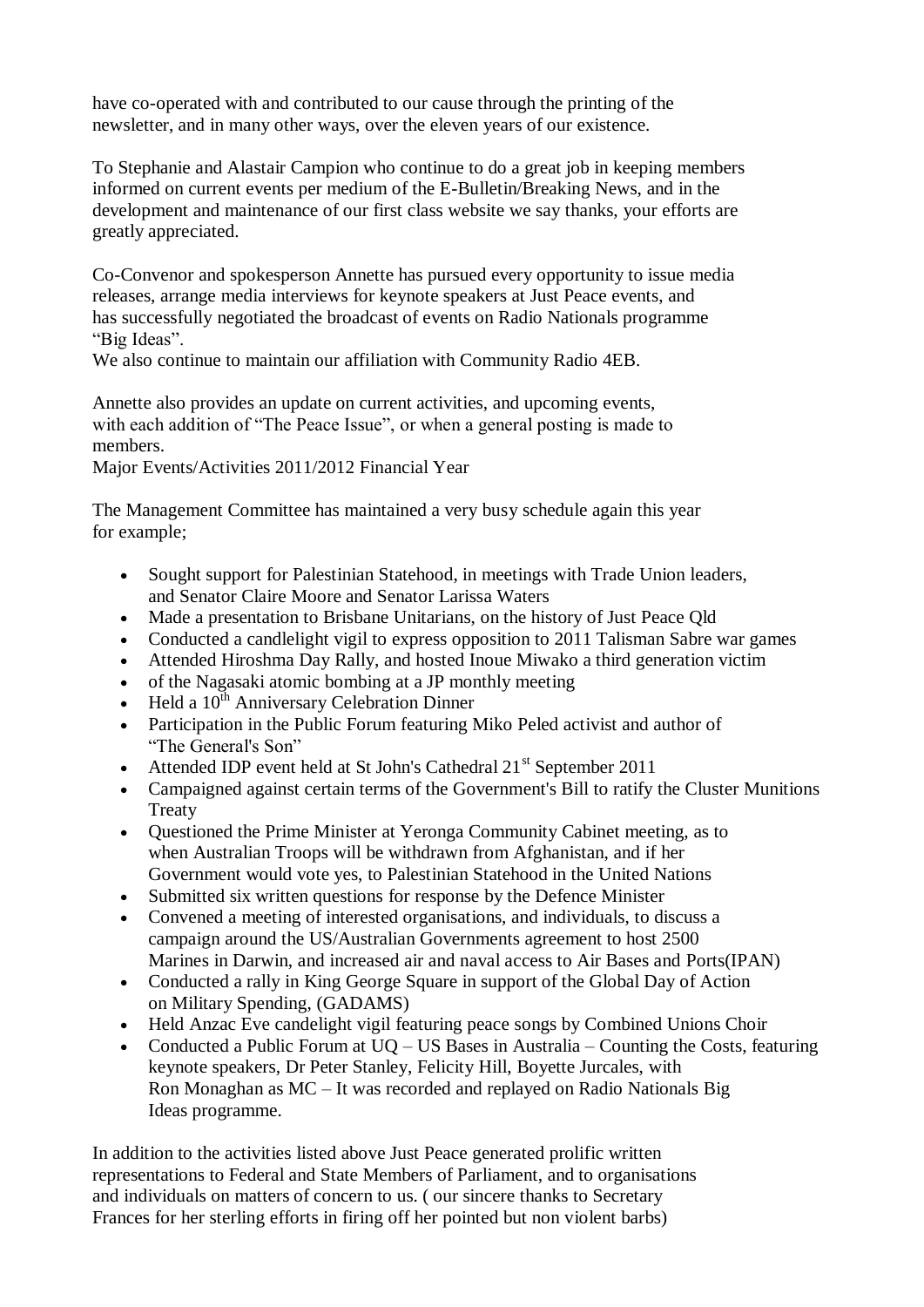The events/activities listed represent a brief overview of the matters dealt with, during the year. There were many meetings, E-Mails, phone calls, telephone hook-ups, that have not been included in this report.

Thanks to Vicki and Michael for co-ordinating and managing Just Peace Stalls and Displays at various venues and events throughout the year.

## **Meetings/Public Forums**

There were a limited number of Public Forums held and every effort will be made to organise more in 2012-13, around issues of inteest and concern to members.

The Management Committee continues to hold monthly meetings on the  $2<sup>nd</sup>$  Tuesday of each month, at the TLC Building 16 Peel Street South Brisbane commencing at 7pm. Members are invited to attend.

## **Public Liability Insurance**

Section 70 of the Associations Incorporation Act 1981, requires the Management Committee to consider at least annually whether there is a need to take out Public Liability Insurance.

The Act also requires the Management Committee to report to Members at the Annual General Meeting, the reasons for its decision.

This matter is the subject of a separate report to this meeting. Acknowledgements

The Management Committee would not be able to operate as effectively without the encouragement, support, and assistance, of individuals and organisations.

Therefore it wishes to give public recognition to the following;

- Senator Claire Moore and her Staff
- Ron Monaghan, General Secretary QCU and Staff, and Affiliated Unions
- Union of Australian Women
- The Union Choir
- Just Peace 4 Palestine Sub-Committee
- Members who have donated money, time, and effort, throughout the year.

As this report covers the period ending the  $30<sup>th</sup>$  June, the many activities since then will be featured in subsequent "The Peace Issues", and in the next Annual Report.

## **The Year Ahead**

The incoming Committee of Management, and the membership as a whole will be confronted by major and complex issues both old and new in the year ahead.

When identifying priorities for action in 2012-13, some of the issues to be addressed are;

# **Operations**